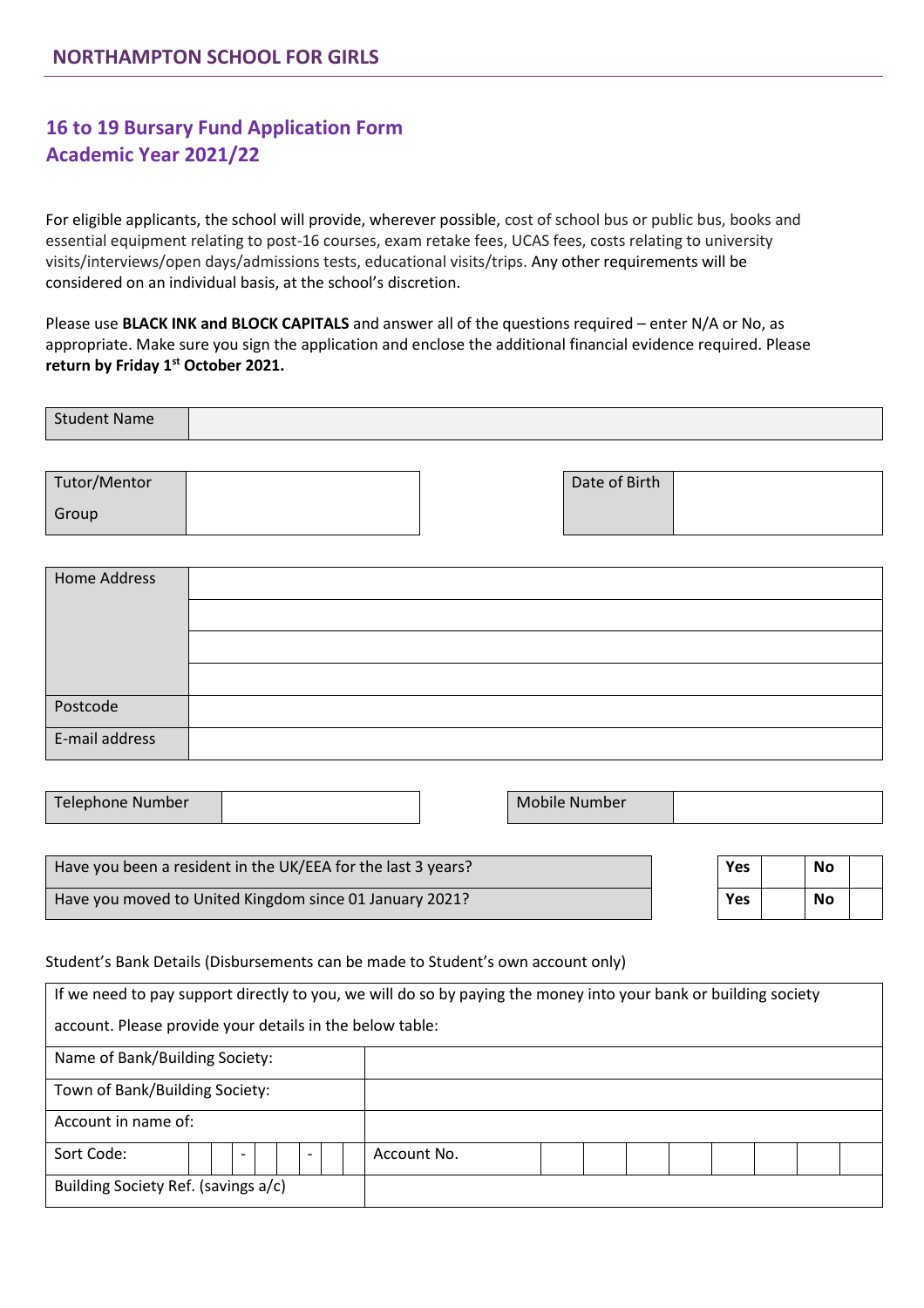## **Financial Evidence**

Please tick ALL boxes that apply to your household and supply relevant supporting evidence (the entire document, including any blank numbered pages) including benefit letters dated within the last six months unless otherwise stated:

#### **Vulnerable Bursary applicants ONLY**

In care as a Looked After Child or a Care Leaver – please supply a letter from the Local Authority

Universal Credit **in student's own name** – statements covering last 3 consecutive months

Income Support (IS) - award letter **in student's own name** dated after 5th April 2021

In receipt of Employment and Support Allowance/Universal Credit AND Disability Living Allowance/Personal Independence Payment - Award letter – dated within last 6 months



**To be eligible for financial support you will need to evidence an annual household income below £20,000 (gross taxable income).** 

Tax Credit Award Notice 2021/2022 – ALL pages starting 06/04/2021

Tax Credit Award Review 2021 for the period 05/04/2020 to 06/04/2021

Universal Credit – ALL pages of statements (including breakdown calculations and deductions) covering the last 3 consecutive months

Employment Support Allowance (ESA) award letter dated within last 6 months **AND** all other benefits

Income Support (IS) award letter dated within last 6 months AND all other benefits and/or 3 latest payslips for all earning in the household

Job Seekers (JSA) award letter dated within last 6 months AND all other benefits and/or 3 latest payslips for all earning in the household

Guaranteed State Pension award letter dated within last 6 months

Tax Return for 2019/2020 (self-employed) **plus Accountants letter**

If you do not have any of the above evidence but believe your gross household income to be below £20,000 per year please evidence this by sending your most recent payslips and bank statements for all earnings in the household covering the last 3 consecutive months.